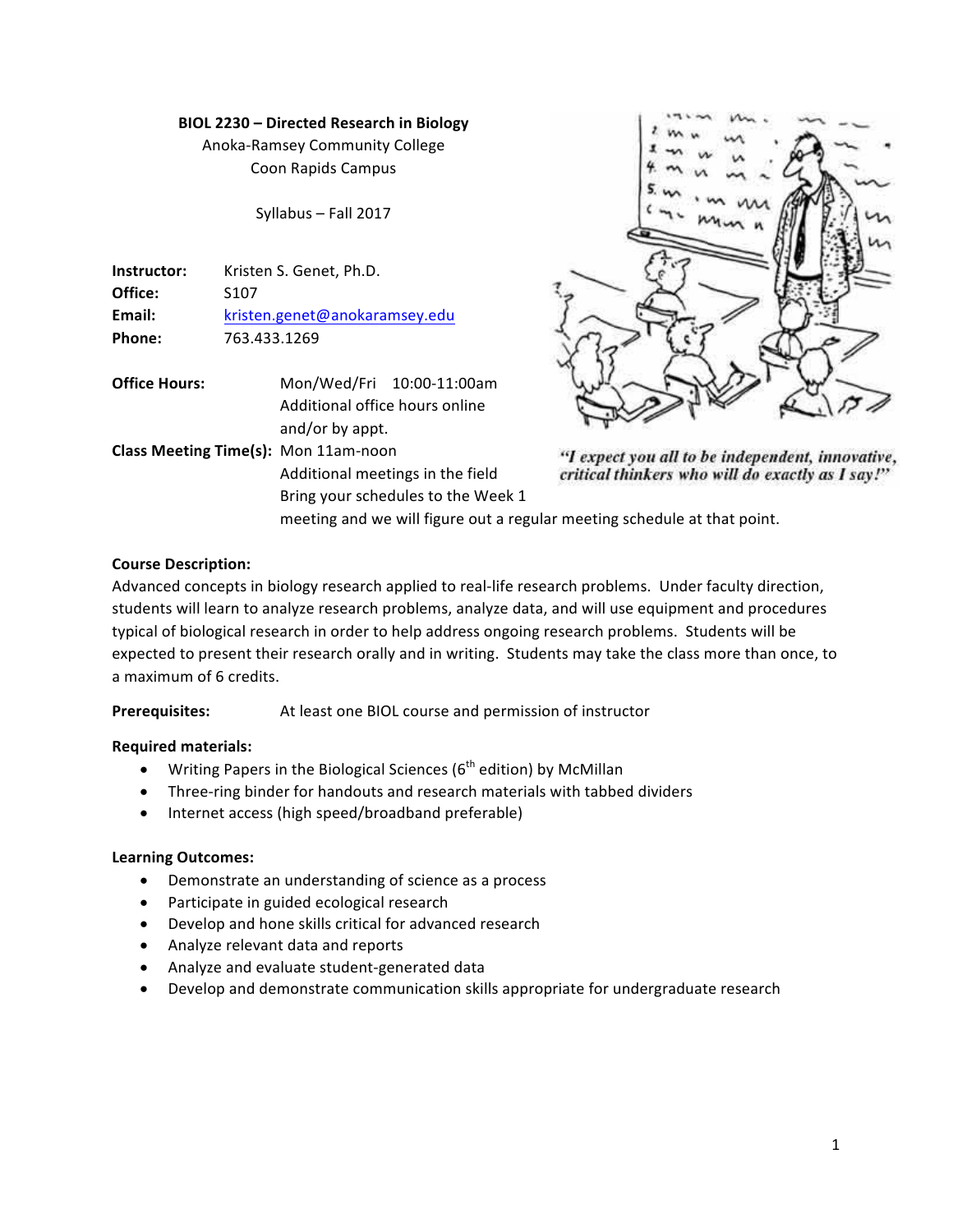### **Course Policies:**

1. Attendance: Regular attendance is expected and required if you anticipate doing well in this course. I expect each student to attend regularly and complete all work; if absences are necessary, please discuss this in advance with me. The time you spend on this course is commensurate to the credits you will earn.

| Credits   Approx Class time | Approx. Class time for | Estimated independent/outside of |
|-----------------------------|------------------------|----------------------------------|
| per week (hrs)              | semester (hrs)         | class work each wk (hrs)         |
|                             |                        | 4-6                              |

- 2. Late Work: Assignments are due at the beginning of class on the posted or announced due date. Assignments handed in late (including those handed in on the same day but *after* they are collected at the beginning of class) will NOT likely be accepted.
- 3. *Make up Options:* In the event of a prearranged, excused absence (or documented unforeseen emergency or catastrophe), it may be possible to arrange to make up missed work. Please contact and communicate with the instructor should a situation arise.
- 4. *Grading:* Your overall grade in BIOL 2230 will be determined by instructor, peer, and self-graded items. Final grades will be assigned based on a straight grading scale (grades will *not* be curved).

| 90-100% | $\mathbf{r} = \mathbf{r} \mathbf{r}$ |   | 60-69% | $=$                       |     |
|---------|--------------------------------------|---|--------|---------------------------|-----|
| 80-89%  | $\mathbf{r} = \mathbf{r}$            | В | < 60%  | $\mathbf{r} = \mathbf{r}$ | - F |
| 70-79%  | <b>Service</b> Service               |   |        |                           |     |

- 5. *Course Grade Option and Incompletes:* You may elect to take this course for a letter grade (default option) or pass/fail. If you choose to take the pass/fail option, you must talk with me and arrange that before the end of the third week of the semester. No changes to your grade option can be made beyond the third week of the semester. An incomplete will only be given in the event of an unforeseen and unavoidable circumstance after >75% of course requirements have been successfully completed. If an incomplete is given, work will be completed based on a schedule mutually agreed upon between student and instructor, and MUST be completed no later than the end of the following term.
- 6. *Academic Honesty:* Plagiarism is the use of another's words or ideas without giving them due credit. I expect you to do your own work in this class, and if you copy any material from a textbook, lab manual, the internet, or another author (including another student), that constitutes plagiarism. This is just as serious as any other kind of cheating, such as cheating on an exam, and is considered academic misconduct. Please see your Student Handbook and Calendar for the Code of Student Conduct. Any student found cheating or plagiarizing will be penalized. Potential sanctions include: receiving a zero grade for the work, split points between all individuals involved, documentation of the issue in the student's permanent academic record, and/or disciplinary action by the Dean. If you see plagiarism or cheating in action, please report it to me immediately (anonymously). Academic misconduct hurts all students in the class, and reflects poorly on our school and community.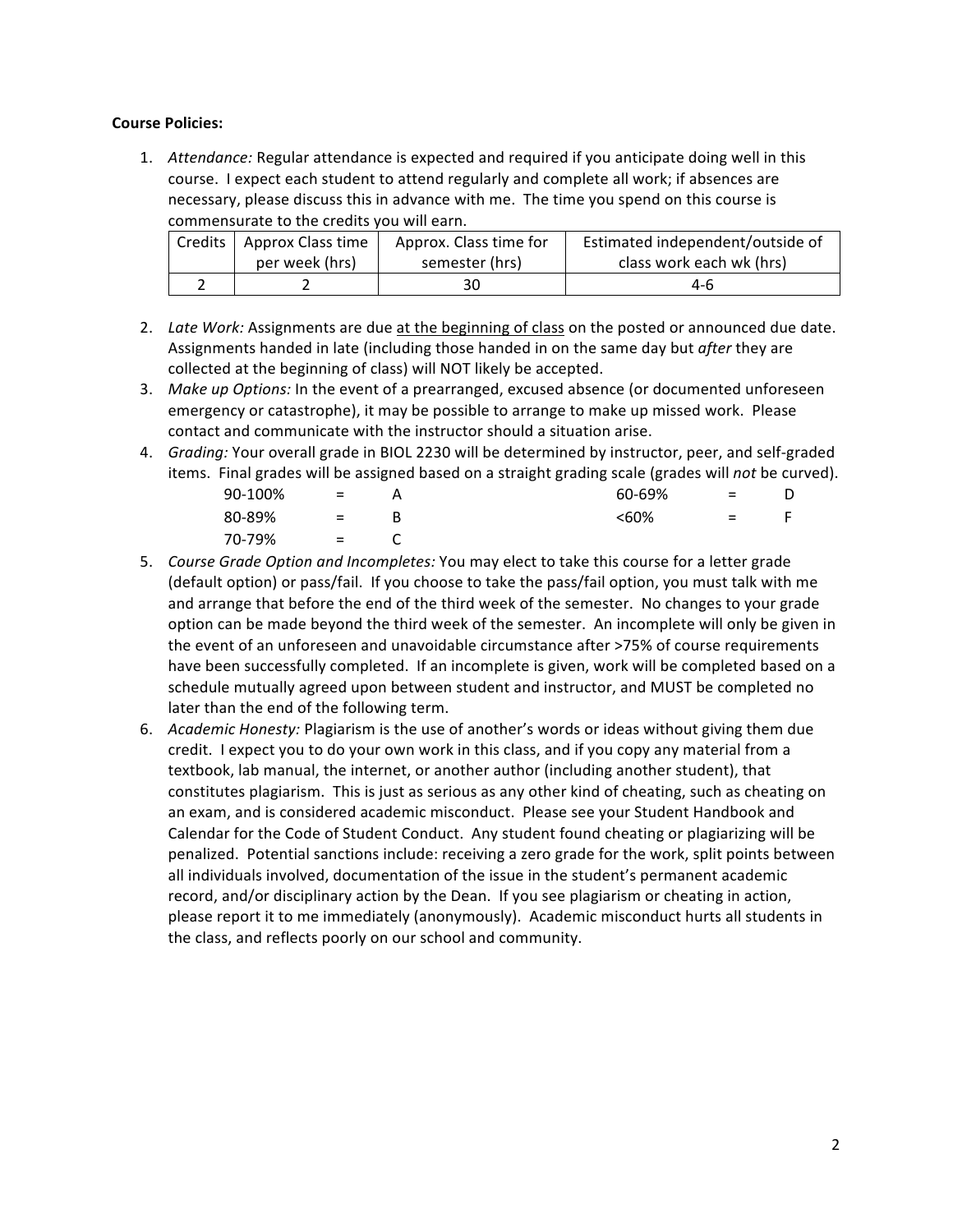### **Graded Activities:**

1. *Written Assignments:* There will be several written assignments as you learn, develop, and hone your data collection, analysis, and presentation skills throughout the semester. A tentative list of assignments includes: article summary, annotated bibliography, journal discussion evaluations, peer review of papers, and/or data analysis. Each assignment will be worth 10-20 points. If you are taking the course for 3-4 credits, you will complete all written assignments for credit. If you are taking the course for 1-2 credits, you will not need to complete all written

assignments. The optional assignments will be announced as we get to them in the schedule. Written assignments will contribute up to 100 points toward your overall course grade.

2. Weekly Research Logs: You will submit a research log at the end of each week this semester detailing your tasks, progress, data collected, and time spent. Each weekly log is worth 5 points, and research logs will contribute up to 80 points toward your overall course grade.



- "Data don't make any sense, we will have to resort to statistics."
- 3. *Journal Discussion:* At least three times throughout the semester, we will present and

discuss relevant and current research in our field. You will prepare a brief presentation and discussion questions, lead the group in discussion of your assigned paper, and participate actively in discussion of all papers. Your journal discussion grade will include instructor, peer, and self-graded evaluations. Each journal discussion will be worth 30 points. If you are taking this course for 3-4 credits, you are expected to present and participate each time. If you are taking this course for 1-2 credits, you will not be expected to present each time. Journal Discussion will contribute approximately 90 points of your course grade.

- 4. *Research Proposal:* Either individually or with a partner, students will prepare a formal research proposal to lay the groundwork for their specific research project. You will write a draft, participate in peer review, and have time to make edits before the final proposal is submitted. The research proposal is worth 30 points.
- 5. Literature Review: Each student will individually research, prepare, write, and edit a literature review on the specific topic and/or question chosen for exploration this semester. The literature review is worth 30 points.
- 6. Final Paper: You will be conducting the research, including data collection, analysis, evaluation, interpretation, and presentation  $-$  in order to best answer the objective and/or question you outline in your research proposal. It will be written in scientific manuscript format and include draft, peer review, editing, and final paper submission. Your final paper is worth 50 points.
- 7. Presentation(s) Near the end of the semester, you will present the results of your research experience orally and/or prepare a poster of your project. The presentation of your results is worth 50 points.